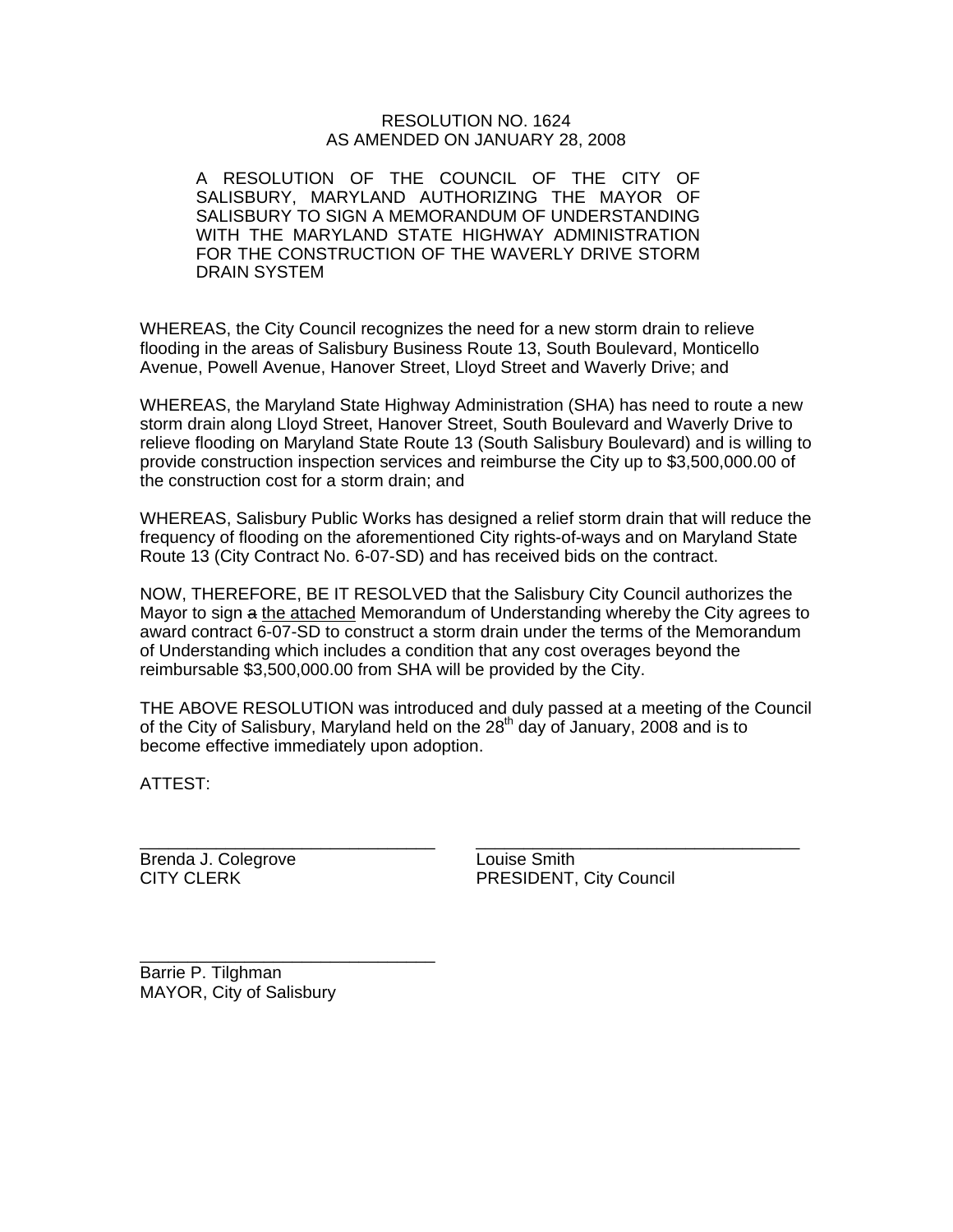# **MEMORANDUM OF UNDERSTANDING**

Salisbury Drainage Improvements from S. prong of Wicomico River to US 13B

by and between

City of Salisbury and Maryland State Highway Administration

 **THIS MEMORANDUM OF UNDERSTANDING**, executed in duplicate, made effective this day of  $2008$  by and between the City of Salisbury, a political subdivision of the State of Maryland, hereinafter called the "**CITY",** and the Maryland State Highway Administration of the Maryland Department of Transportation, acting for and on behalf of the State of Maryland, hereinafter called "**SHA**".

**WHEREAS**, the existing storm drain system along US 13B, an SHA road, in the vicinity of South Boulevard and Lloyd Street does not provide adequate drainage along US 13B ("**US13B SYSTEM**"); and

**WHEREAS**, the SHA operated US13B SYSTEM ties into an existing CITY owned storm drain system ("**CITY SYSTEM**"); and

**WHEREAS,** the parties desire to alleviate flooding conditions ("**FLOODING**") on US13B (US 13 Business) at its intersections with Lloyd Street and South Boulevard; and

**WHEREAS**, the FLOODING on US 13B also affects local streets owned by the CITY; and

**WHEREAS,** the parties agree that the US13B SYSTEM and the CITY SYSTEM are both inadequate to provide proper drainage in order to prevent the FLOODING; and

**WHEREAS**, the parties have agreed to share in the cost to design and construct a new storm drain system ("**REPLACEMENT SYSTEM**") which will enhance the function and capacity of both the SHA operated US13B SYSTEM and the CITY SYSTEM; and

**WHEREAS**, the CITY has completed all activities necessary to design the REPLACEMENT SYSTEM; and

**WHEREAS**, the CITY has agreed to construct the REPLACEMENT SYSTEM, under a CITY construction contract; and

**WHEREAS**, the CITY has received publicly advertised bids and is recommending award of contract to the low bidder subject to availability of funds; and

**WHEREAS**, SHA has agreed to provide full time construction inspection and material testing ("**Construction Engineering Services**") during the construction of the REPLACEMENT SYSTEM; and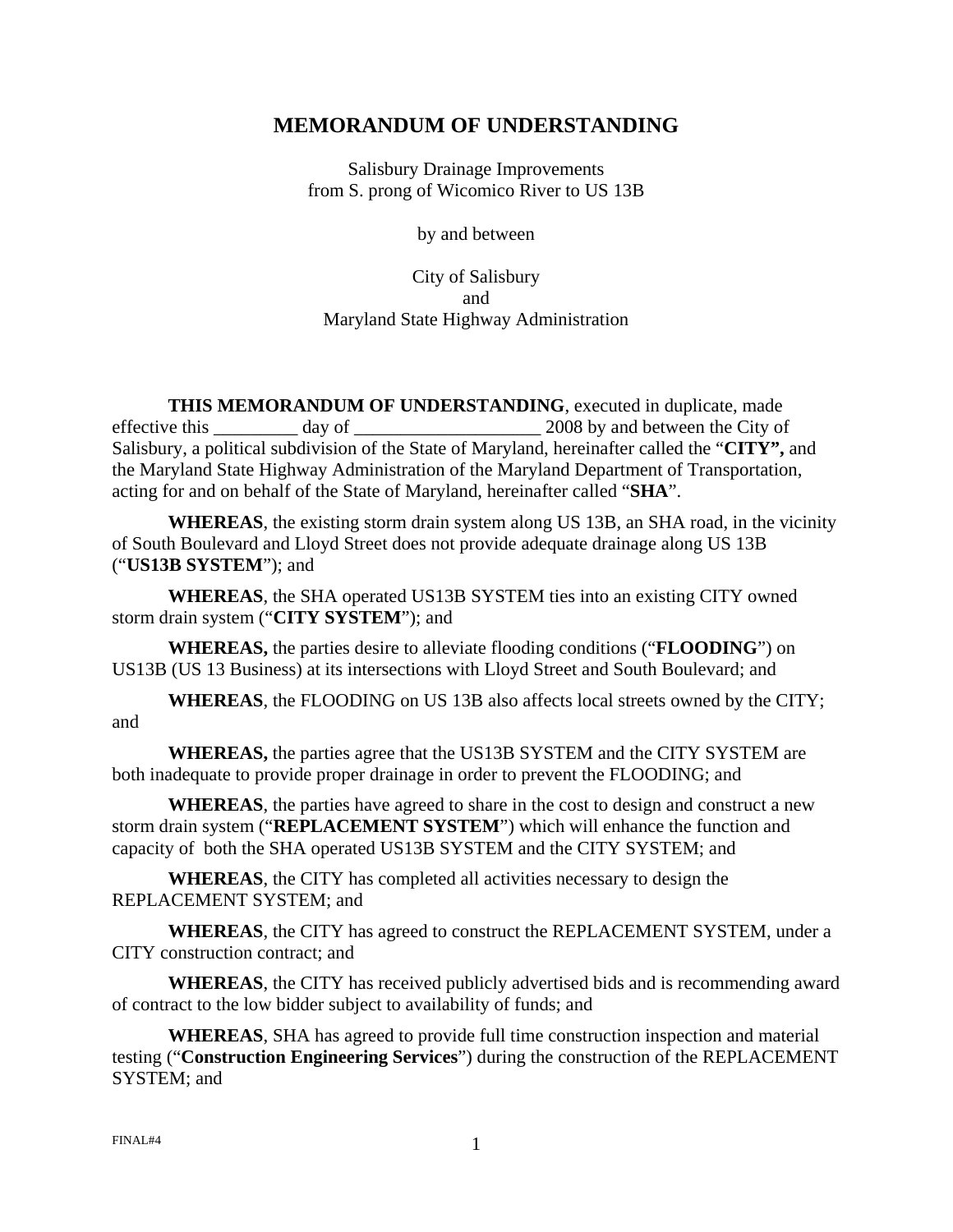**WHEREAS**, SHA agreed to fund all construction costs of the REPLACEMENT SYSTEM, including the Construction Inspection Services that is performed for the REPLACEMENT SYSTEM; and

**WHEREAS**, SHA has established funds under contract number \_WI3285174\_ to reimburse the CITY for SHA's share of the REPLACEMENT SYSTEM up to a maximum funding amount of \$3,500,000 ("**SHA FUNDING**"); and

**WHEREAS**, the parties agree that all activities to construct the REPLACEMENT SYSTEM will occur on rights of way owned or controlled by the CITY or SHA; and

**WHEREAS**, the CITY has agreed to fund any ancillary work ("**ANCILLARY WORK**") not required of, and outside the limits of disturbance as defined on the approved construction drawings, for the REPLACEMENT SYSTEM; and

 **WHEREAS**, SHA and the CITY agree that the REPLACEMENT SYSTEM will benefit both parties of this MEMORANDUM OF UNDERSTANDING and will promote the safety, health and general welfare of the citizens of the State and the CITY.

 **NOW, THEREFORE, THIS MEMORANDUM OF UNDERSTANDING WITNESSETH**: that for and in consideration of the mutual promises contained herein, and other good and valuable considerations, the receipt and adequacy whereof is hereby acknowledged, be it understood that SHA and the CITY do hereby agree as follows:

## **I. DESCRIPTION**

- A. The REPLACEMENT SYSTEM shall generally consist of the replacement of a portion of the US13B SYSTEM and the CITY SYSTEM in order to increase stormwater capacity. The REPLACEMENT SYSTEM will consist of, but is not limited to, the installation of 15" RCCP, 18" RCCP, 30" RCCP, 36" RCCP, 42"RCCP, 48" RCCP, 72" RCCP, various depth manholes, inlets and sediment and erosion control.
- B. The ANCILLARY WORK shall consist of any work performed on CITY or private utilities, outside the limits of disturbance as defined on the approved construction drawings, for the REPLACEMENT SYSTEM that are required due to, but not limited to, failures, incompatibilities, and conflicts; and that are not required by the construction of the REPLACEMENT SYSTEM.
- C. CITY Responsibility
	- 1. The CITY shall design, obtain necessary permits and approvals, advertise for construction, and construct the REPLACEMENT SYSTEM.
	- 2. The CITY shall fund all cost to design the REPLACEMENT SYSTEM.
	- 3. The CITY shall fund all cost to construct any ANCILLARY WORK.
	- 4. The CITY shall fund that portion of the cost to construct the REPLACEMENT SYSTEM over and above the SHA funding limit.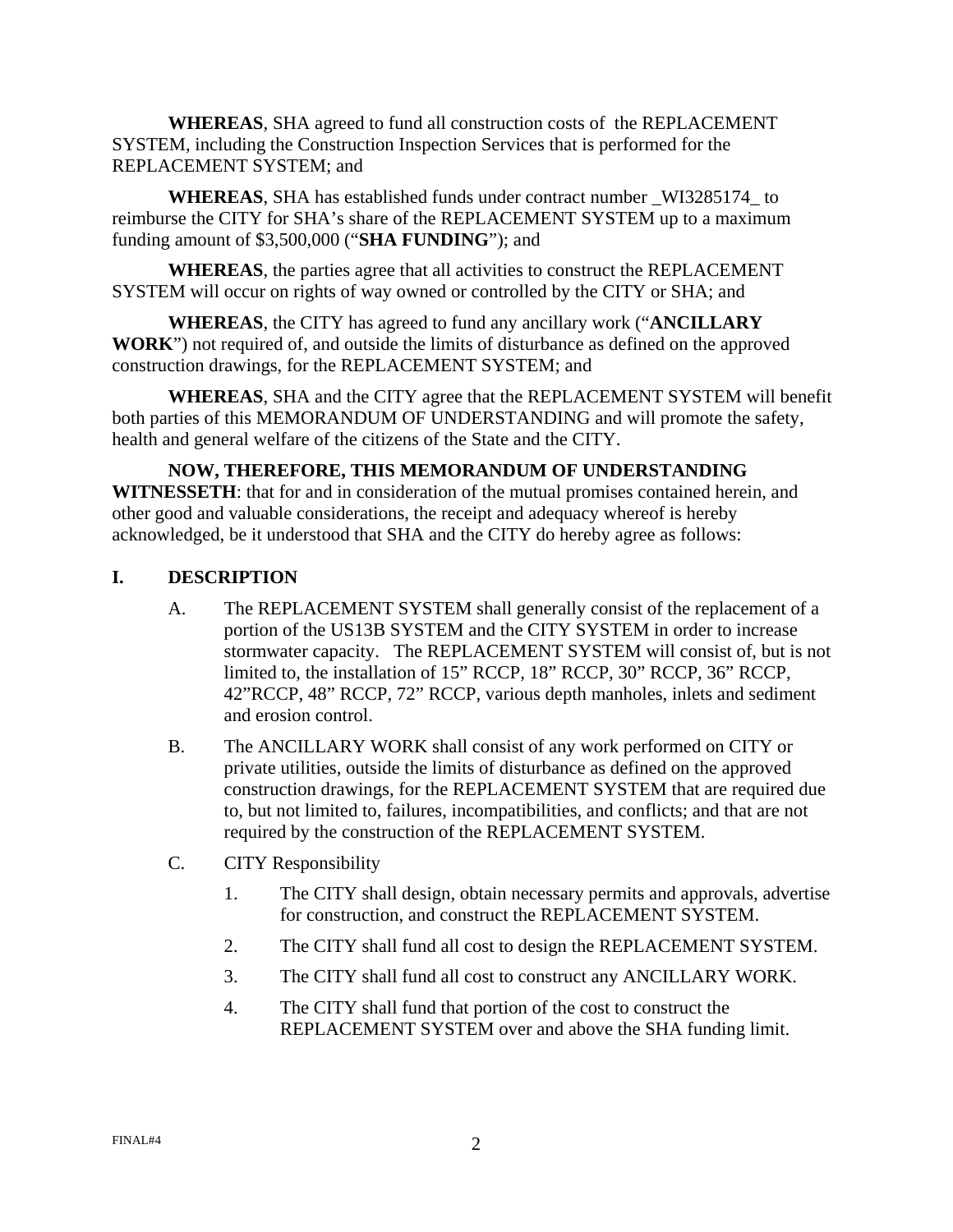- D. SHA Responsibility
	- 1. SHA shall reimburse the CITY, up to the SHA FUNDING, for all costs related to the construction of the REPLACEMENT SYSTEM.
	- 2. SHA shall fund all costs to provide Construction Engineering Services required for the construction of the REPLACEMENT SYSTEM.

# **I. REPLACEMENT SYSTEM DESIGN PHASE**

- A. CITY Responsibility:
	- 1. The CITY has completed all tasks necessary to design the REPLACEMENT SYTEM to SHA standards when in SHA right-of-way and CITY standards when in CITY right-of-way, based on physical location.
	- 2. The REPLACEMENT SYSTEM has accommodated connections from the US13B SYSTEM, or SHA improvements thereof, at the locations which SHA deems necessary.
	- 3. The REPLACEMENT SYSTEM has been designed such that the function and capacity of US13B SYSTEM is enhanced to a level equivalent to or surpassing the CITY SYSTEM.

# **II. CONSTRUCTION PHASE**

- A. CITY Responsibility
	- 1. The CITY: (i) has advertised the REPLACEMENT SYSTEM for construction bids; (ii) shall award and administer the construction contract; and (iii) shall construct the REPLACEMENT SYSTEM as shown on the final REPLACEMENT SYSTEM plans.
	- 2. The CITY shall, prior to issuance of the Notice to Proceed to its construction contractor, schedule a meeting with SHA's District Office personnel to establish in writing and agree upon criteria and chain-ofcommand for Construction Engineering Services and project administration.
	- 3. The CITY shall notify all utilities affected by the construction of the RELOCATION in order to arrange, coordinate, and supervise their relocation prior to the REPLACEMENT SYSTEM being advertised for bids wherever possible.
- B. SHA Responsibility
	- 1. In the event SHA desires to make changes to the REPLACEMENT SYSTEM subsequent to final plan approval and/or during construction, it shall promptly submit a request in writing to the CITY, including the requested revisions and their respective costs. The CITY shall incorporate such revision, and SHA agrees that additional costs incurred by the CITY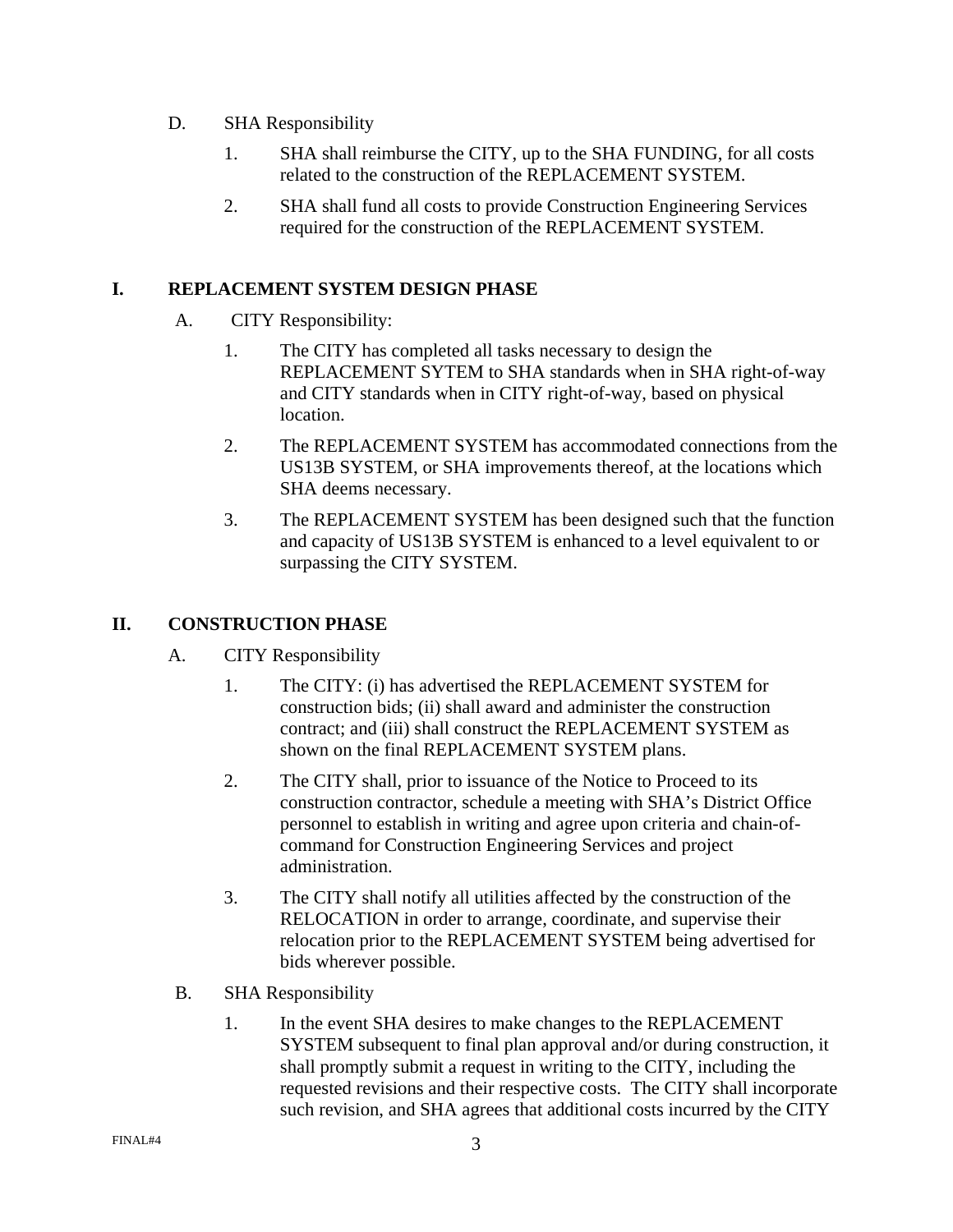to design and implement the revisions requested by SHA shall be the SHA's sole responsibility.

- 2. SHA has received notification of the apparent qualified low bid and the bid analysis from the CITY. By signing this MOU SHA agrees with the CITY's assessment and awarding of the REPLACEMENT SYSTEM project to the apparent qualified low bidder.
- 3. SHA shall provide Construction Engineering Services during construction of the REPLACEMENT SYSTEM. The SHA inspector(s) shall consult with the CITY and mutually agree on decisions that affect the construction of the REPLACEMENT SYSTEM.
- 4. SHA shall, prior to issuance of the Notice to Proceed for construction of the REPLACEMENT, meet with CITY personnel to establish in writing and agree upon criteria and chain-of-command for Construction Engineering Services and project administration.
- 5. SHA shall grant and permit the CITY and its contractors' access to, on, over and across all SHA property as necessary to construct the REPLACEMENT SYSTEM.

# **III. DESIGN PHASE FUNDING**

- A. CITY Responsibility
	- 1. The CITY shall fund all costs to design the REPLACEMENT SYSTEM.
	- 2. The CITY shall be responsible to obtain all permits required to construct the REPLACEMENT SYSTEM.
- B. SHA Responsibility
	- 1. SHA shall be responsible for all costs incurred by SHA in reviewing and commenting on the design of the REPLACEMENT SYSTEM and providing same to the CITY.

# **IV. CONSTRUCTION PHASE FUNDING**

- A. CITY Responsibility
	- 1. The CITY shall be responsible for all costs to advertise, award and administer the REPLACEMENT SYSTEM for construction.
	- 2. The CITY shall be responsible to fund all costs for any ANCILLARY WORK.
	- 3. The CITY may use SHA money to fund all or a portion of the costs for utility relocations and/or adjustments necessitated by the construction of the REPLACEMENT SYSTEM.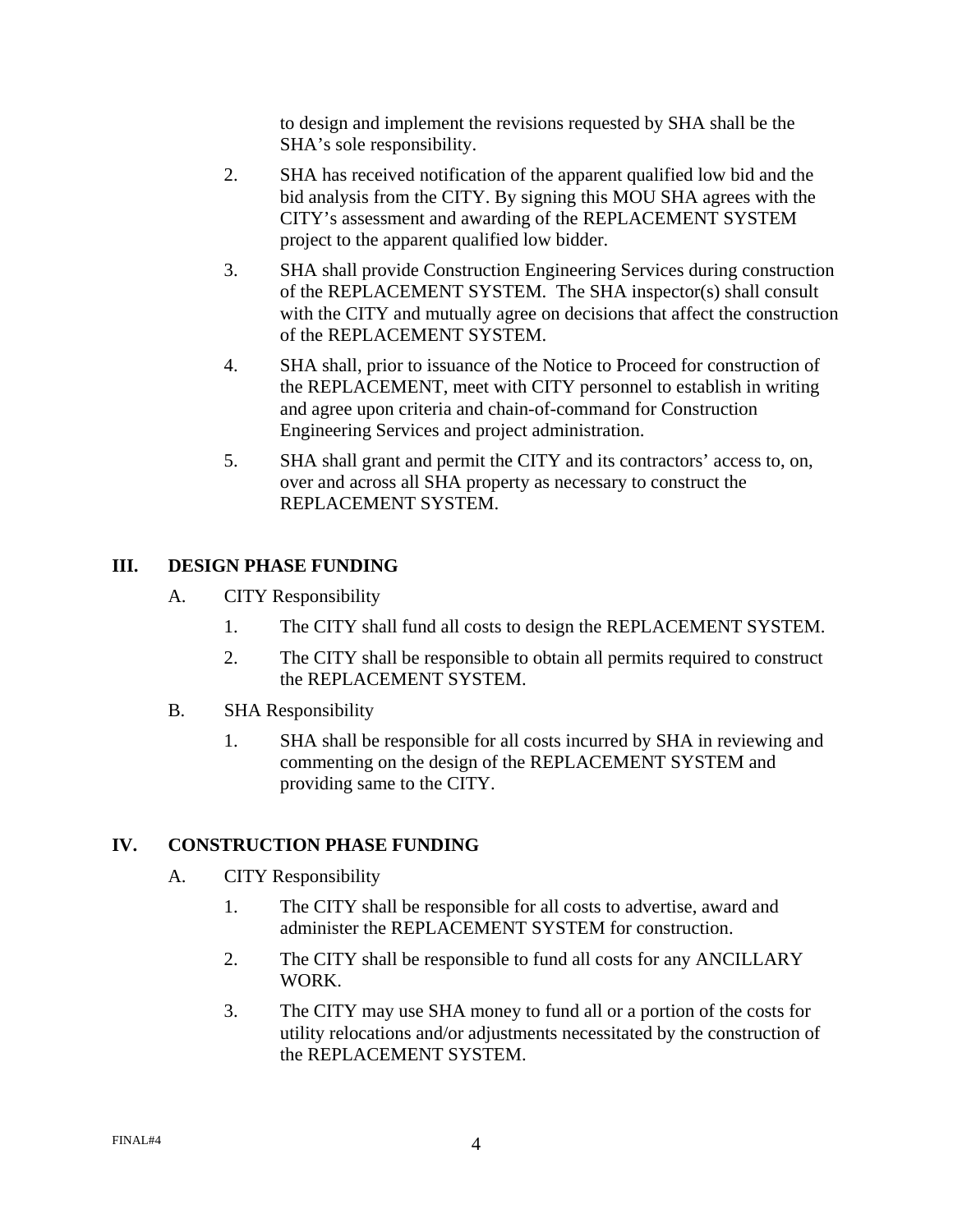- 4. Once the REPLACEMENT SYSTEM contract has been awarded, changes to the REPLACEMENT SYSTEM construction, resulting in costs above the SHA funding limit, shall be funded by the CITY.
- 5. Concurrent with providing each approved invoice to SHA for work performed, the CITY shall provide detailed CONTRACTOR invoice's to SHA for all actual documented costs incurred by the CITY for the construction of the REPLACEMENT SYSTEM up to the amount of SHA FUNDING. Each copy of approved invoice payments shall include detailed documentation to evidence actual costs incurred.
- 6. In the event that actual costs incurred by the CITY to accomplish the REPLACEMENT SYSTEM exceed the SHA FUNDING, the CITY agrees to seek an increase in its current maximum budgeted amount from all sources available.
	- a. Notwithstanding the above, should the CITY not be able to obtain additional funding, and the unfinished REPLACEMENT SYSTEM will affect the safety and well being of the traveling public with respect to US 13B, SHA may, at it's sole discretion, elect to complete the REPLACEMENT SYSTEM and make a deduction from the CITY's share of Highway User Revenue for all costs that exceed the SHA FUNDING and that are incurred by SHA to complete the REPLACEMENT SYSTEM.
- 7. In the event that revisions to the REPLACEMENT SYSTEM are required due to conditions encountered during construction, or the CITY desires to make revisions to the REPLACEMENT SYSTEM during construction, the CITY shall promptly submit a request in writing to SHA, including the requested revisions and their estimated costs, for SHA concurrence.
- B. SHA Responsibility
	- 1. SHA shall reimburse the CITY within forty-five (45) days of receipt of each periodic invoice for costs incurred by the CITY in the construction of the REPLACEMENT SYSTEM up to SHA FUNDING.
	- 2. SHA shall fund all costs to provide the Construction Engineering Services required for the construction of the REPLACEMENT SYSTEM.
	- 3. In the event SHA reasonably determines that an invoice does not contain the necessary detailed documentation to evidence actual costs incurred, SHA shall promptly notify the CITY of the needed invoicing information and the CITY shall provide such information within thirty (30) days following receipt of the requested information from SHA and SHA shall then reimburse the CITY within forty-five (45) days following receipt of adequate invoicing.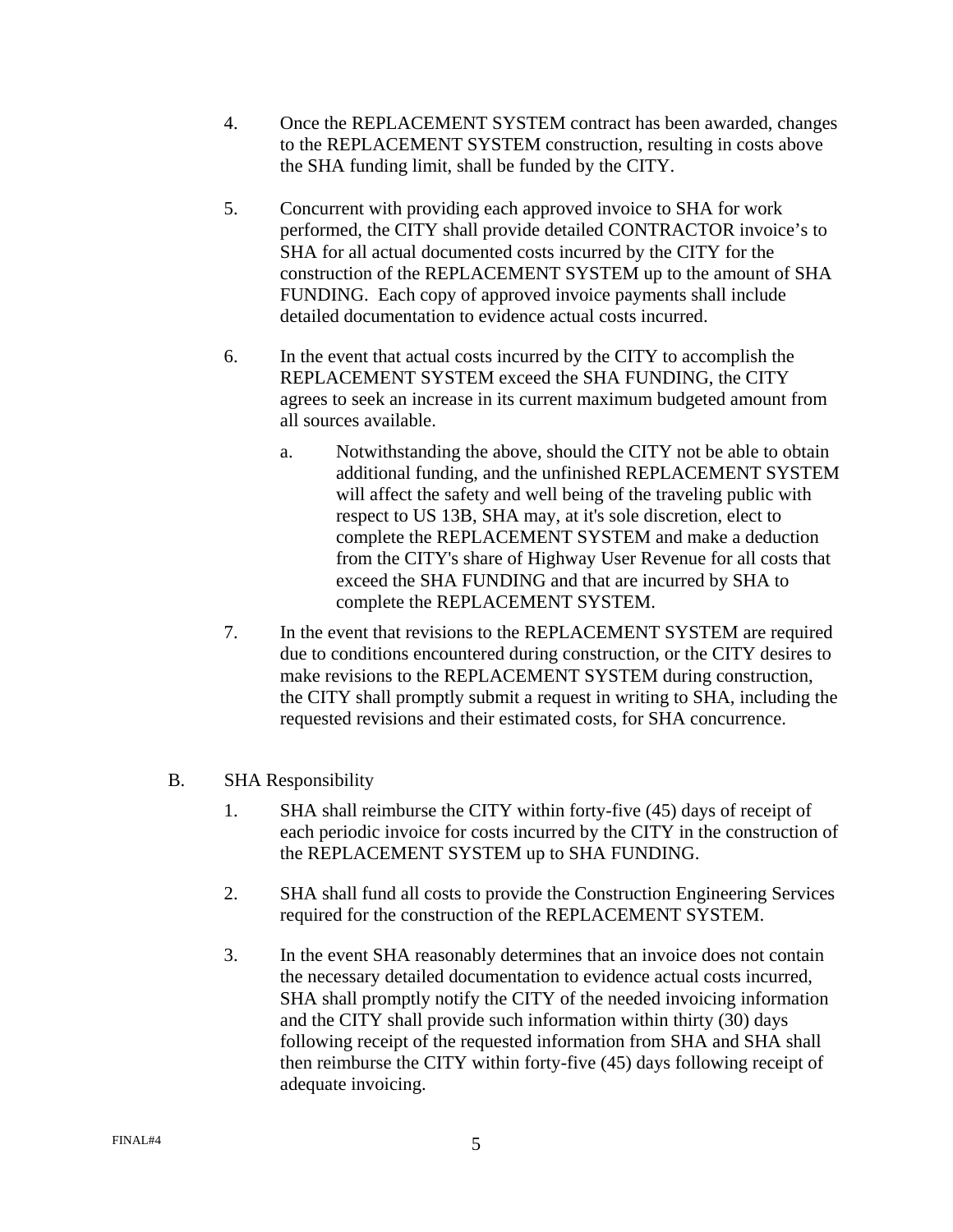- 4. Once the REPLACEMENT SYSTEM contract has been awarded, payment for changes to the REPLACEMENT SYSTEM construction shall be as follows:
	- (a) changes which are a result of an existing, unanticipated condition shall be paid for by the CITY;
	- 9b) changes which are requested by either party, and which are not a result of an existing, unanticipated condition shall be paid for by the requesting party.
	- 9c) changes which result from an act of God shall be paid for by the CITY's construction contractor or as otherwise specified within the CITY's construction contract with its construction contractor; however, in no event shall SHA or the CITY be responsible to pay for such changes.

# **V. GENERAL**

- A. The total amount of SHA FUNDING for the construction of the REPLACEMENT SYSTEM is Three Million Five Hundred thousand (\$3,500,000). Actual costs may exceed this amount and shall be the sole responsibility of the CITY, except as provided in Section IV.B.4. (b) and (c) above.
- B. The CITY shall require its construction contractors for the REPLACEMENT SYSTEM to include SHA as an additional named insured on all certificates of insurance that SHA normally requires its construction contractors to provide. The CITY or its assignee shall furnish SHA certificate evidencing the insurance coverage. All insurance policies evidencing such insurance shall name the Department of Transportation, the State of Maryland, and the SHA as additional insureds and shall also contain a provision by which the insurer agrees that such policy shall not be canceled except after having provided SHA with at least thirty (30) days prior written notice of pending cancellation. Failure of the CITY or its construction contractor to maintain such insurance shall be deemed a default under this MOU and shall entitle the SHA to proceed with any and all remedies contained herein and permitted by law.
- C. The CITY shall indemnify, hold harmless and defend, the State of Maryland, SHA and the Maryland Department of Transportation, from and against any and all claims, actions, damages, liability, and expense, including, but not limited to, reasonable attorney fees in connection with the loss of life, personal injury and/or property damage related to or arising in whole or in part from the design and/or construction of any portion of the REPLACEMENT SYSTEM by the CITY and/or its assigns/contractors, that is caused wholly or in part by any act or omission of the CITY, its agents, contractors, or employees,. The CITY further releases the State of Maryland, SHA and the Maryland Department of Transportation, their respective members, officers, agents, employees and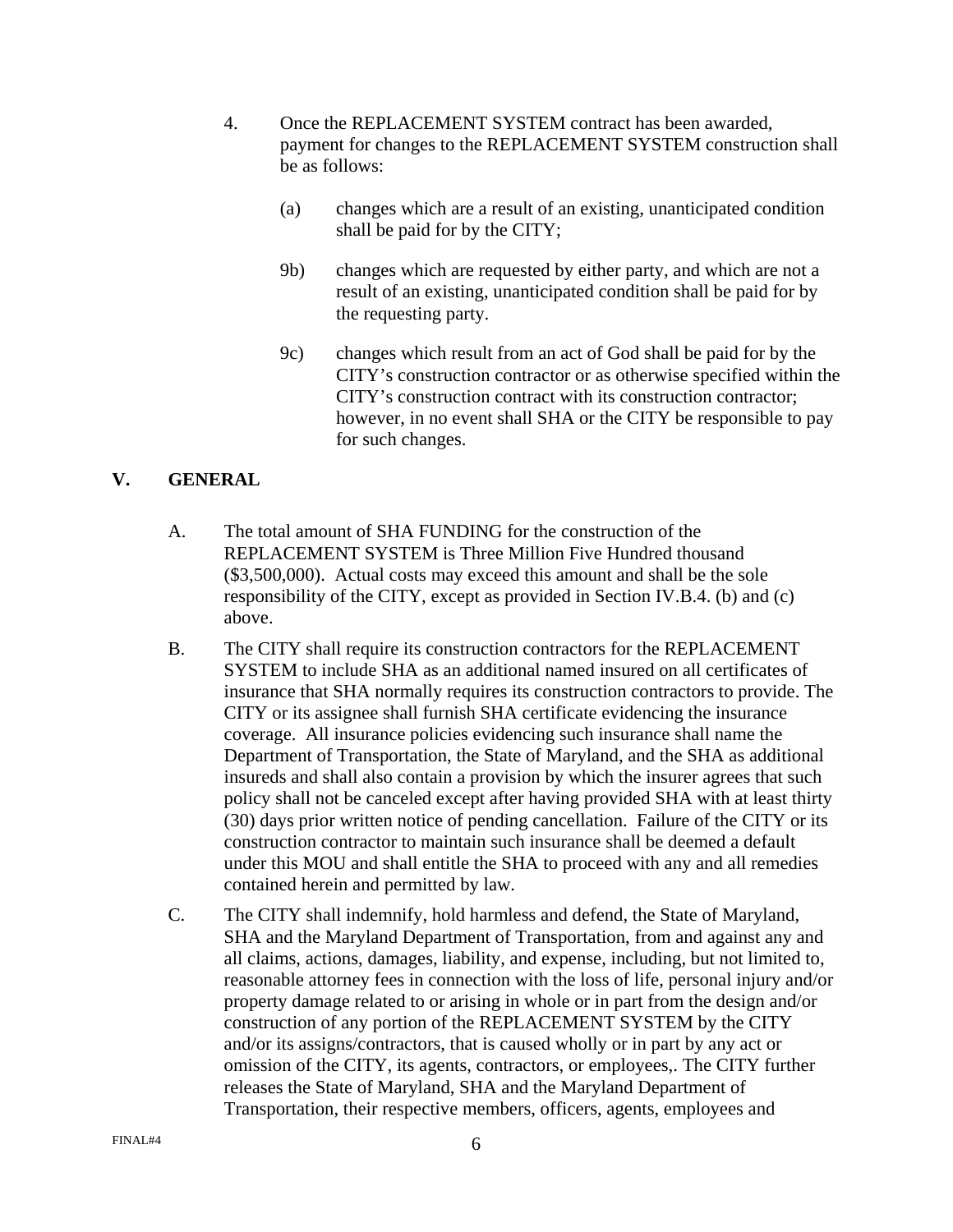contractors, from any and all claims or demands for damages or injuries to any person during the construction of the REPLACEMENT SYSTEM due to the CITY's responsibilities hereunder, including such things as the CITY's failure to properly maintain the construction of the REPLACEMENT SYSTEM in a safe condition.

- D. The CITY shall indemnify, hold harmless and defend, the State of Maryland, SHA and the Maryland Department of Transportation, their respective members, officers, agents, employees, and contractors from any and all claims or demands for damages or injuries to property or to any party of any nature whatsoever attributable to the design and/or construction of the REPLACEMENT SYSTEM due to non-execution of any work by the CITY, or due to defective work or materials; which shall survive construction of the REPLACMENT SYSTEM and shall continue throughout the life and operation of REPLACEMENT SYSTEM.
- E. To the extent permitted by Maryland law and the extent of available appropriations, SHA shall indemnify, hold harmless and defend, the CITY from and against any and all claims, actions, damages, liability, and expense, including, but not limited to, reasonable attorney fees, in connection with the loss of life, personal injury and/or property damage related to or arising solely from SHA's negligence for the Construction Engineering Services for any portion of the REPLACEMENT SYSTEM by SHA, that is caused solely t by any act or omission of SHA, its employees with regard to SHA's Construction Engineering Services. SHA further releases the CITY, its officers, agents, and employees, from any and all claims or demands for damages or injuries to any person during the construction of the REPLACEMENT SYSTEM due solely to SHA's negligent performance of the Construction Engineering Services. SHA shall have no obligation to indemnify or defend the CITY against any claim, action, suit or proceeding, at law or equity, arising from any action or failure to act by the CITY, its contractors or employees.
- F. To the extent permitted by Maryland law and the extent of available appropriations, SHA shall indemnify, hold harmless and defend, the CITY its officers, and employees from any and all claims or demands for damages or injuries to property or to any party of any nature whatsoever attributable solely to SHA's negligent performance of it's Construction Engineering Services for the REPLACEMENT SYSTEM. SHA shall have no obligation to indemnify or defend the CITY against any claim, action, suit or proceeding, at law or equity, arising from any action or failure to act by the CITY, its contractors or employees.
- G. Notwithstanding any provisions contained in this MOU, nothing contained herein may be deemed a waiver of any governmental immunity which SHA may have or to which SHA may be entitled under Maryland law or otherwise.
- H. This MOU shall inure to and be binding upon the parties hereto, their agents, successors and assigns.
- I. This MOU and the rights and liabilities of the parties hereto shall be determined in accordance with Maryland law and in Maryland courts.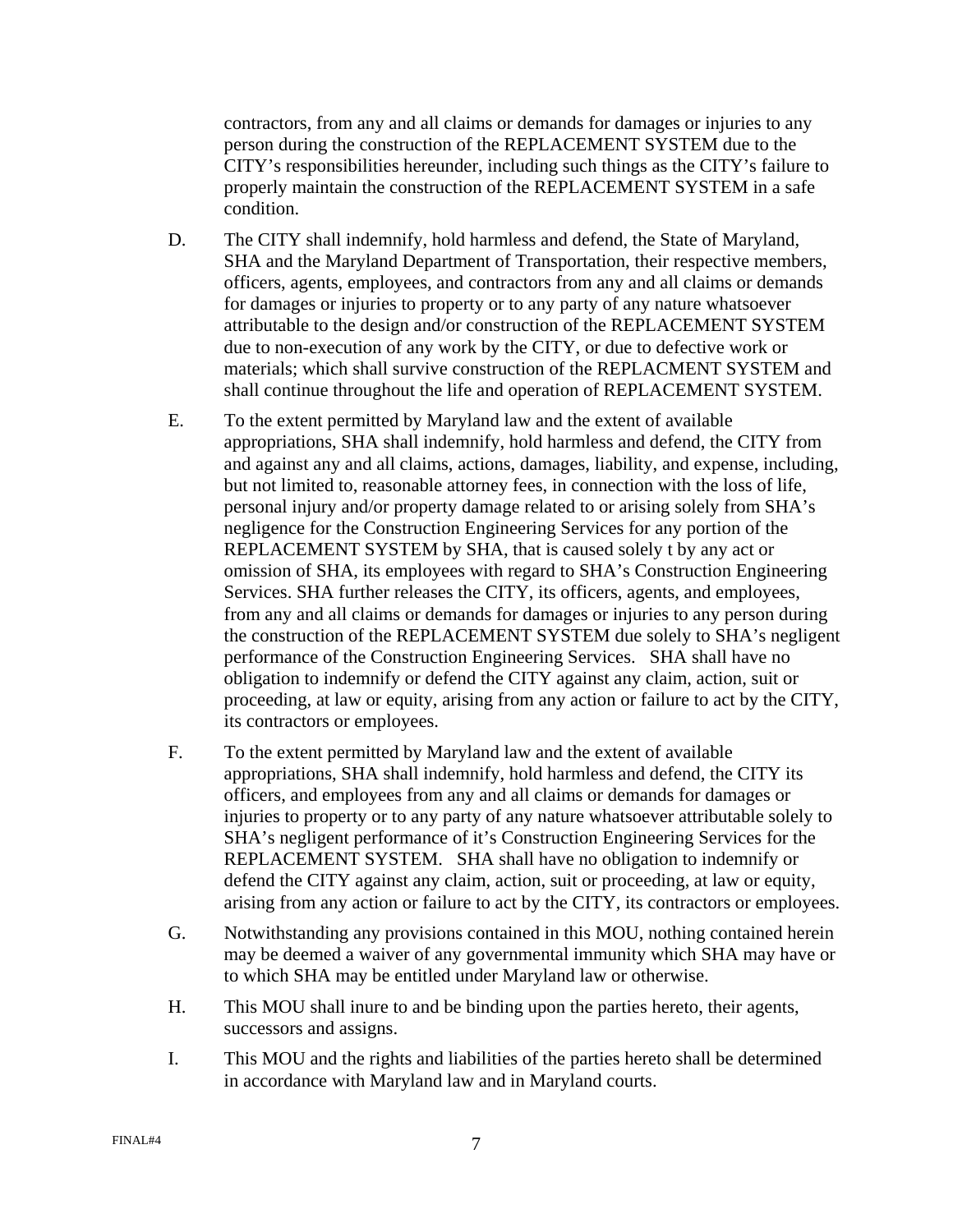- J. The recitals (WHEREAS clauses) at the beginning of this MOU are incorporated herein as part of this MOU.
- K. All notices and/or invoices, if to the CITY, shall be addressed to:

The Honorable Barrie P. Tilghman, Mayor City of Salisbury 125 N. Division St., Rm 304 Salisbury, MD 21801 Phone: 410-548-3100 Fax: 410-548-3102 E-Mail: [sbymayor@ci.salisbury.md.us](mailto:sbymayor@ci.salisbury.md.us) 

If to SHA:

Mr. Donnie Drewer, District Engineer, D-1 State Highway Administration 660 West Road Salisbury, MD 21801 Phone: 410-677-4006 Fax: 410-543-6598 E-mail: ddrewer@sha.state.md.us

with a copy to:

E. Glenn Klaverweiden, Agreements Coordinator Regional and Intermodal Planning Division State Highway Administration 707 North Calvert Street Mail Stop C-502 Baltimore, Maryland 21202 Phone: 410-545-5675 Fax: 410-209-5025 E-mail: gklaverweiden@sha.state.md.us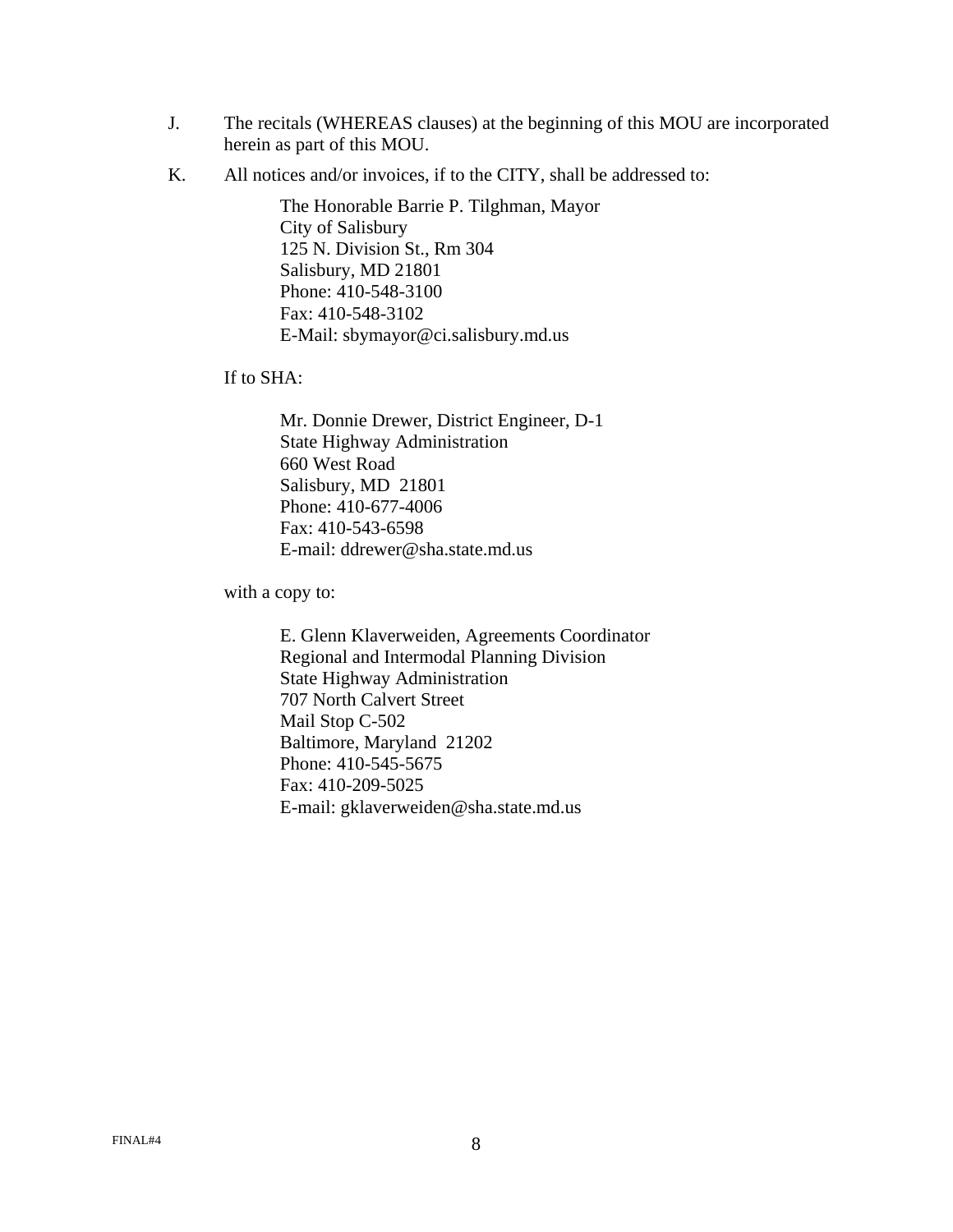**IN WITNESS WHEREOF,** the parties hereto have caused this Memorandum of Understanding to be executed by their proper and duly authorized officers on the day and year first above written.

### **WITNESS: STATE HIGHWAY ADMINISTRATION**

 $\overline{a}$ 

 $\overline{a}$ 

\_\_\_\_\_\_\_\_\_\_\_\_\_\_\_\_\_\_\_\_\_\_\_\_\_\_\_\_\_\_ **BY**:\_\_\_\_\_\_\_\_\_\_\_\_\_\_\_\_\_\_\_\_\_\_\_\_\_\_\_\_ (SEAL)

Neil J. Pedersen Date Administrator

# **LEGAL SUFFICIENCY:**

\_\_\_\_\_\_\_\_\_\_\_\_\_\_\_\_\_\_\_\_\_\_\_\_\_\_\_\_\_\_

### **APPROVED AS TO FORM AND RECOMMENDED FOR APPROVAL:**

Assistant Attorney General Douglas R. Rose

Deputy Administrator/Chief Engineer for Operations

Douglas H. Simmons Deputy Administrator/ Chief Engineer for Planning Engineering

Lisa B. Conners Director of Finance